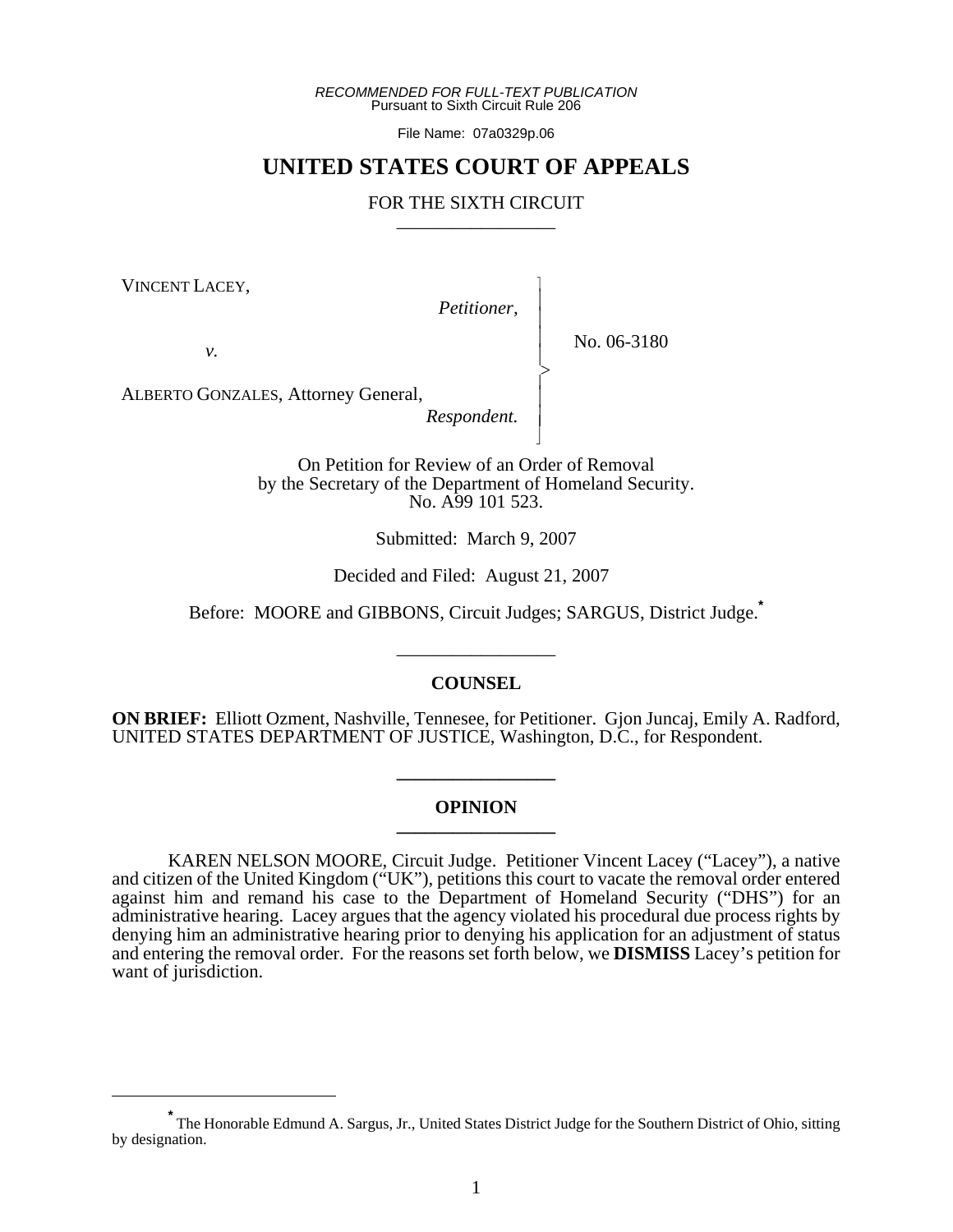## **I. BACKGROUND**

#### **A. The Visa Waiver Program**

The Visa Waiver Program ("VWP") was created pursuant to section 217 of the Immigration and Nationality Act ("INA") (codified at 8 U.S.C. § 1187), which authorizes the Attorney General and the Secretary of State "to establish a program . . . under which the requirement of [a visa] may be waived by the Attorney General, in consultation with the Secretary of State . . . , in the case of an alien who meets [certain statutory] requirements . . . ." 8 U.S.C. § 1187(a). It "permits [eligible] nationals from designated countries to apply for admission to the United States for 90 days or less as non-immigrant visitors for business or pleasure without first obtaining a nonimmigrant visa." U.S. Customs and Border Protection ("CBP"), *Overview of the Visa Waiver Program (VWP)*, http://www.cbp.gov/xp/cgov/travel/id\_visa/visitors\_us/vwp/vwp.xml (last visited June 25, 2007).

The authorizing statute imposes upon every participating alien a reciprocal waiver requirement:

(b) Waiver of rights

An alien may not be provided a waiver under the program unless the alien has waived any right—

- (1) to review or appeal under this chapter of an immigration officer's determination as to the admissibility of the alien at the port of entry into the United States, or
- (2) to contest, other than on the basis of an application for asylum, any action for removal of the alien.

8 U.S.C. § 1187(b). The practical effect of this reciprocal-waiver requirement is that a VWP alien who is found to be removable is not generally entitled to judicial review prior to deportation. Indeed, Department of Homeland Security ("DHS") regulations expressly provide for such immediate removal without review:

An alien who has been admitted to the United States under the provisions of section 217 of the Act and of this part who is determined by an immigration officer to be deportable from the United States . . . shall be removed from the United States to her or his country of nationality or last residence. Such removal shall be determined by the district director who has jurisdiction over the place where the alien is found, and shall be effected without referral of the alien to an immigration judge for a determination of deportability, except that an alien admitted as a [VWP] visitor who applies for asylum in the United States must be [referred to an immigration judge for a determination of deportability].

8 C.F.R. § 217.4(b)(1). The reciprocal waiver usually cannot be withdrawn during an alien's authorized stay, as a VWP alien may not apply to adjust his or her status to that of a permanent resident unless he or she is an immediate relative<sup>1</sup> of a U.S. citizen. 8 U.S.C. § 1255(c)(4).

**<sup>1</sup>** "Immediate relatives" are defined, in relevant part, as "the children, spouses, and parents of a citizen of the United States." 8 U.S.C. § 1151(b)(2)(A)(i).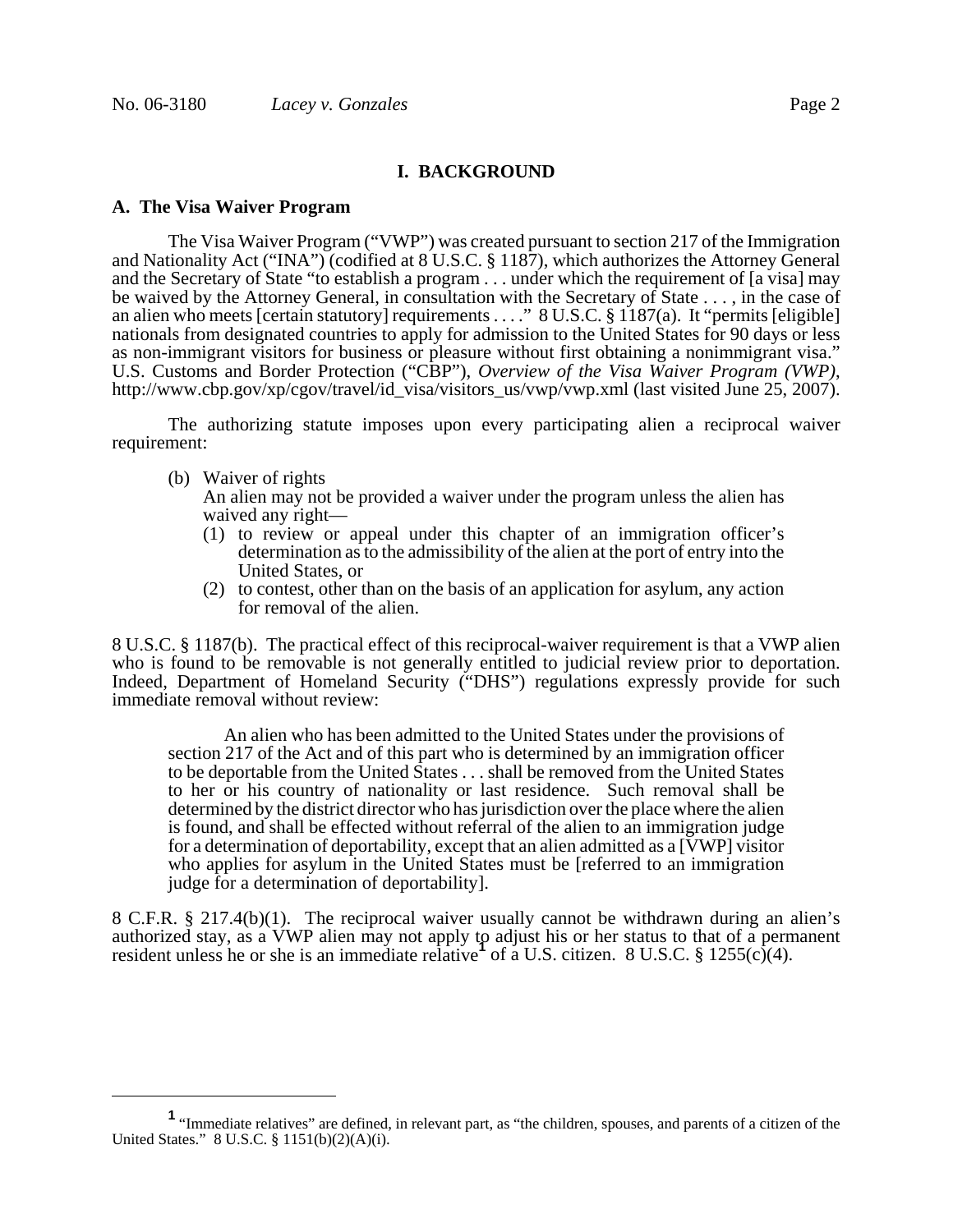## **B. Factual Background**

Lacey entered the United States without a visa on August 7, 2003. Shortly before his transatlantic flight landed in Chicago, Lacey filled out an I-94W form and was thereby granted entry to the United States for ninety days under the VWP.

Three days before the expiration of his ninety-day authorized stay, Lacey married Jacqueline Darnell ("Darnell"), a United States citizen. Several months later, in April 2004, Darnell filed an I-130 Petition, seeking Immediate Relative Status for Lacey. During the same month, Lacey himself filed an I-485 Application for Adjustment of Status, seeking permission to remain in the United States as a permanent resident pursuant to 8 U.S.C. § 1255. The United States Citizenship and Immigration Services ("USCIS") approved Darnell's I-130 petition, thereby recognizing that the couple's marriage was valid. *See Almario v. Att'y Gen.*, 872 F.2d 147, 149 (6th Cir. 1989).

On January 19, 2006, however, an agent from the DHS's Bureau of Immigration and Customs Enforcement ("ICE") arrested Lacey at his home and presented him with a USCIS decision, dated November 7, 2005, denying his application for an adjustment of status, on the ground that he was ineligible for such adjustment because had been convicted of drug offenses and crimes of moral turpitude in the UK. Lacey was also issued a Notice of Intent to Deport, which stated that he had, by signing the Form I-94W, waived his right to contest deportability before an administrative officer or a judge. The Notice of Intent to Deport stated that Lacey was being deported for having overstayed his authorized ninety-day visitation period.**<sup>2</sup>**

On February 8, 2006, Lacey filed a petition for review in this court and moved for a stay of removal pending the resolution of the petition. On February 14, 2006, Respondent Alberto Gonzales, Attorney General of the United States ("Respondent"), moved to dismiss in part Lacey's petition for review and opposed Lacey's stay request. The following week, Respondent moved to supplement his response to Lacey's motion for a stay with a copy of the I-94 $\hat{W}$  form signed by Lacey. Panels of this court deferred a decision concerning the addition to the record of the I-94W form<sup>3</sup> and denied both Lacey's request for a stay of removal and (without prejudice to refiling) Respondent's motion to dismiss. Respondent now asks us to dismiss Lacey's petition for want of subject-matter jurisdiction.

## **II. ANALYSIS**

#### **A. Standard of Review**

"We review de novo questions of subject matter jurisdiction." *Bauer v. RBX Indus., Inc.*, 368 F.3d 569, 578 (6th Cir. 2004). "The party opposing dismissal has the burden of proving subject matter jurisdiction." *GTE North, Inc. v. Strand*, 209 F.3d 909, 915 (6th Cir.), *cert. denied*, 531 U.S. 957 (2000).

#### **B. Lacey's Claims**

Lacey argues that we have jurisdiction over his claims, notwithstanding his participation in the VWP, because Respondent violated his due process rights by (1) ordering him removed without

**<sup>2</sup>** We note that—contrary to Lacey's argument—Lacey was not ordered removed on the basis of his prior foreign convictions. Rather, those convictions were the reason for the *denial of his application for adjustment of status*.

**<sup>3</sup>** Although Lacey opposes the inclusion of the I-94W form in the record, it is undisputed that Lacey entered the United States pursuant to the VWP. Accordingly, the form itself is unnecessary to the resolution of Lacey's petition, and we therefore deny the motion as moot.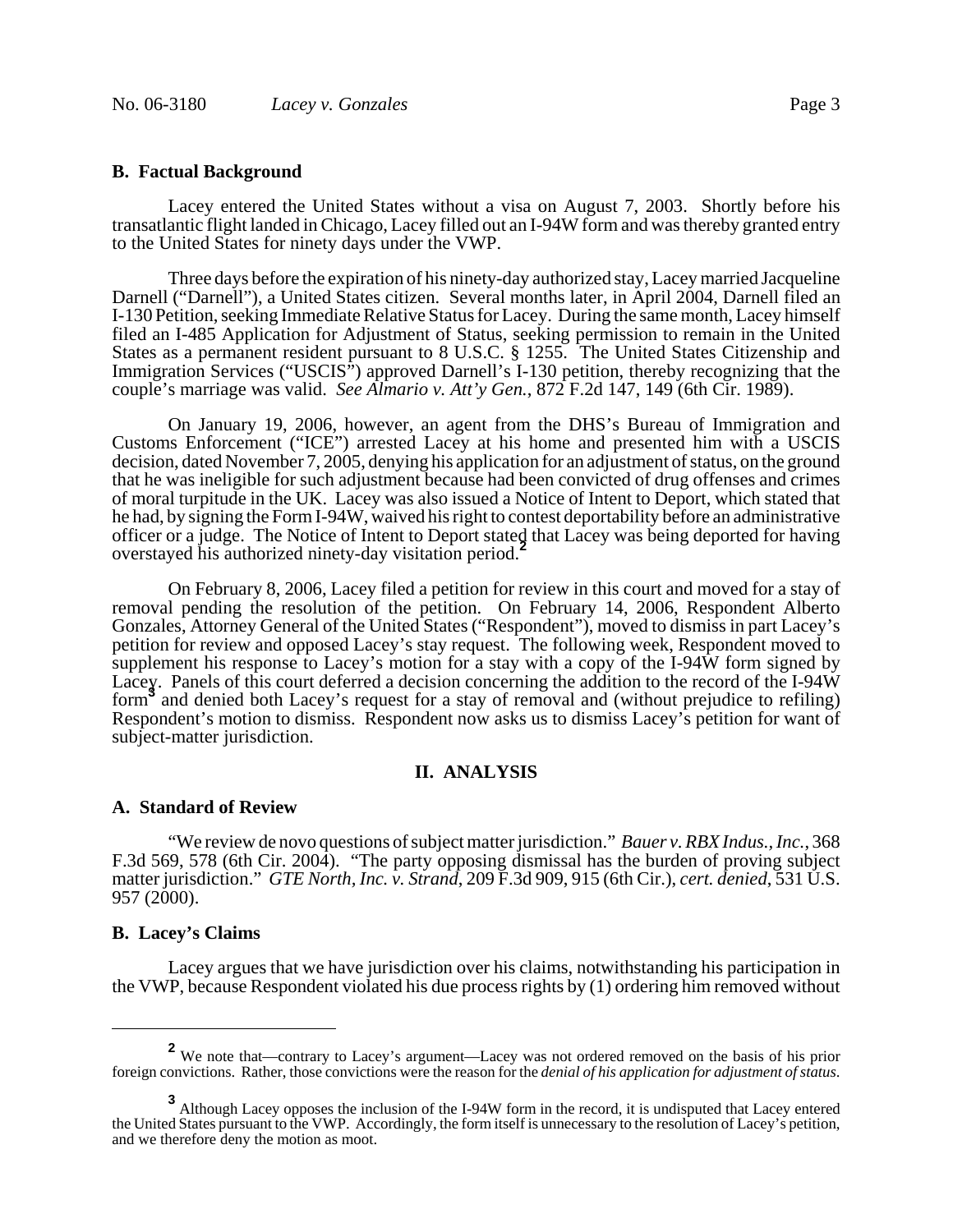a hearing and (2) denying him a hearing on his application for an adjustment of status. Respondent contends, however, that because VWP participants have no right to raise such challenges to orders of removal, we possess jurisdiction only to determine whether Lacey in fact entered the country (as he undisputedly did) pursuant to the VWP.

It is, of course, "familiar law that a federal court always has jurisdiction to determine its own jurisdiction." *United States v. Ruiz*, 536 U.S. 622, 628 (2002). Ordinarily, due to the reciprocalwaiver requirement, federal courts lack jurisdiction over non-asylum-based, due-process challenges to the removal of a VWP alien.**<sup>4</sup>** *See Handa v. Clark*, 401 F.3d 1129, 1133-35 (9th Cir. 2005) ("When the government decides to remove a VWP alien, the alien has already waived the right to dispute or litigate the removal . . . . Requiring a hearing before an [immigration judge ("IJ")] would make little sense . . . ."); *Nose v. Att'y Gen.*, 993 F.2d 75, 80 & nn. 9-10 (5th Cir. 1993) ("Because [8 U.S.C. § 1187(b)] unambiguously states that a [VWP] alien may only apply for asylum relief as a means of contesting deportation, we conclude that § 1187(b) forbids Nose from applying for other forms of relief from deportation.") (footnote omitted)).

That an alien participating in the VWP is not entitled to judicial review is even more obvious when, as in this case, the alien has violated the terms of his visa waiver by remaining in the United States after the expiration of his authorized stay. *See Ferry v. Gonzales*, 457 F.3d 1117, 1127-28 (10th Cir. 2006) ("Indeed, the regulations classify an alien who was admitted to the VWP and has overstayed his visa as an alien not entitled to removal proceedings under . . . the Act.") (internal quotation marks and brackets omitted) (quoting  $8 \text{ C.F.R. } \S 120\S 2(c)(1)(iv)$ ). Lacey contends, however, that his application for an adjustment of status invested him with due-process rights that he would not otherwise have possessed, thereby conferring upon us subject matter jurisdiction over his petition.

"'Adjustment of status' is a form of relief that allows a deportable alien who would be admissible to the United States if he were seeking to enter the country to adjust his status to that of an alien seeking entry." *Drax v. Reno*, 338 F.3d 98, 113 (2d Cir. 2003). The Attorney General may, "in his discretion and under such regulations as he may prescribe," adjust an alien's status to that of a lawful permanent resident if "(1) the alien makes an application for such adjustment, (2) the alien is eligible to receive an immigrant visa and is admissible to the United States for permanent residence, and (3) an immigrant visa is immediately available to him at the time his application is filed." 8 U.S.C. § 1255(a).

Federal regulations prohibit aliens from directly appealing denials of adjustment of status, directing instead that such challenges must be raised, if at all, in removal proceedings. 8 C.F.R.  $\S 245.2(a)(5)(ii)$  ("No appeal lies from the denial of an application [for adjustment of status] by the director, but the applicant, if not an arriving alien, retains the right to renew his or her application in proceedings under 8 C.F.R. part 240.")**<sup>5</sup>** The regulation expressly states, however, that "[n]othing in this section shall entitle an alien to proceedings under section 240 of the [INA] who is not

**<sup>4</sup>** Title 8 U.S.C. § 1255(c)(4) appears to create an exception for immediate relatives of U.S. citizens who can satisfy the requirements of  $\S 1255(a)$ . As explained below, however, this section does not apply to Lacey.

**<sup>5</sup>** Part 240, which was titled "Proceedings to Determine Removability of Aliens in the United States," has now been redesignated as Part 1240. Aliens and Nationality; Homeland Security; Reorganization of Regulations, 68 Fed. Reg. 9824-01 (Feb. 28, 2003), codified at 8 C.F.R. §§ 1240.1 et seq.